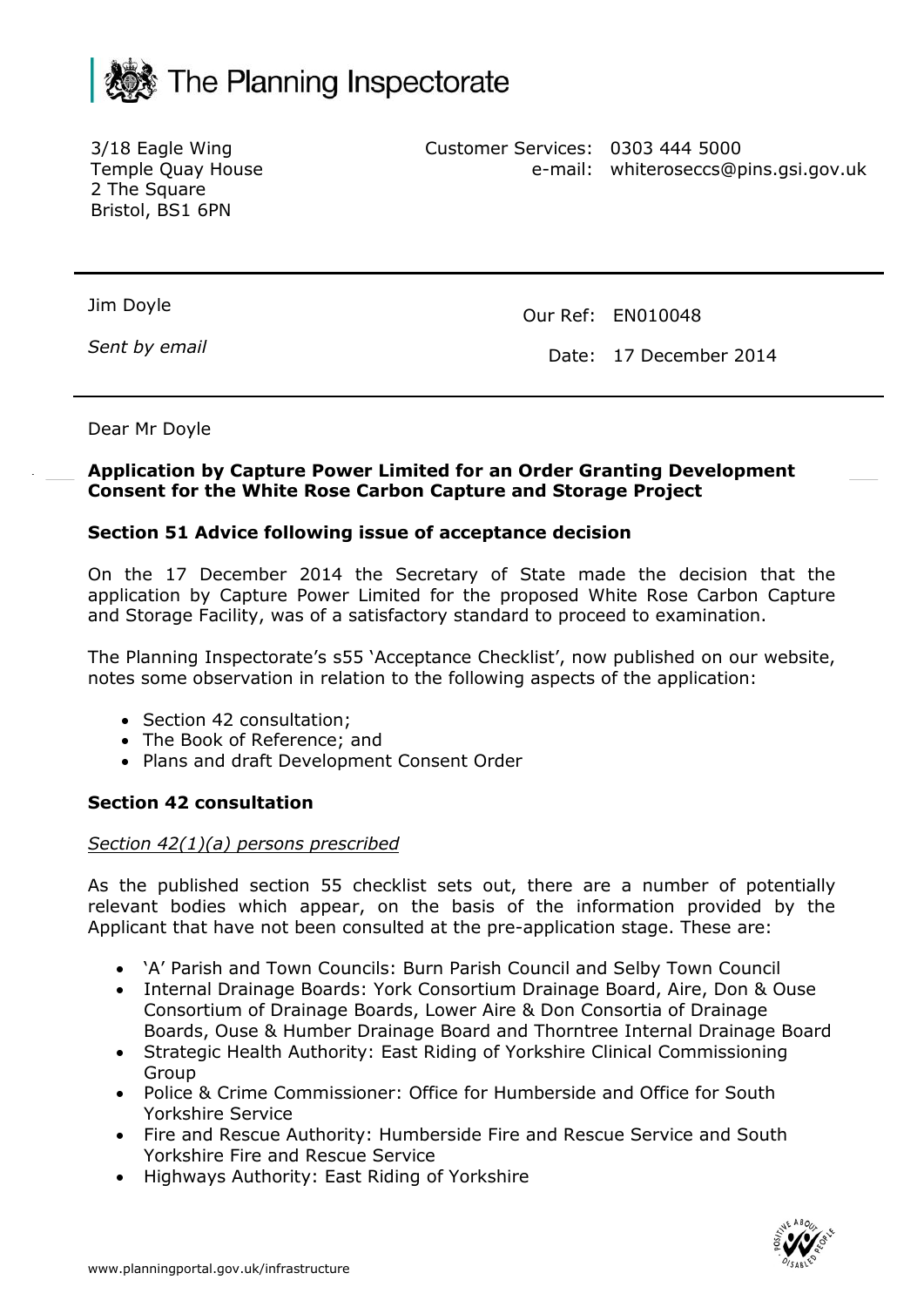- Disabled Persons Transport Advisory Committee
- Water and Sewage Undertaker: Severn Trent
- Public Gas Transporter: Scotland Gas Networks Plc
- The Homes and Communities Agency
- Passenger Focus
- The Highways Agency North East
- Equality and Human Rights Commission
- The Office Of Rail Regulation
- OFWAT
- Local Area Team North Yorkshire and the Humber

Unless there is a good reason in each case why the applicant considers that these bodies are not relevant to the proposed development, the applicant is advised to include these bodies, or their appropriate successors, in the notification process of the accepted application. This should highlight the opportunities to become involved in the examination of the application. In particular it should explain the process by which they may make relevant representations during the advertised period.

## **Book of Reference**

The Book of Reference does not fully comply with the relevant guidance (Planning Act 2008 Guidance related to procedures for the compulsory acquisition of land", Annex D, in particular paragraphs 9 and 10) in that it includes an additional schedule (a list of statutory undertakers) and does not cross-refer to the relevant articles in the Draft Development Control Order.

Part 2 has been divided into two categories of persons potentially entitled to make a relevant claim under section 57 Planning Act 2008 (under Section 10 Compulsory Purchase Act 1965 and Part 1 Land Compensation Act 1973). However, there is a third category of relevant claim (under Section 152(3) of the Planning Act 2008) which has not been listed. In practical terms, there is likely to be some overlap between the possible relevant claims and it may therefore be unlikely that potential claimants have been missed, but it would be clearer for Part 2 to be updated to include the third category of relevant claim.

# **Plans and the Development Consent Order (DCO)**

It is noted that the Works plans and Access and Rights of Way plans, are referenced as version 1.0. Paragraph 12 of the DCLG application form guidance (June, 2013) states:

## *"…information is provided in a clear manner and the referencing on the plans is consistent with all other application documents."*

Schedule 1, Part 2 of the draft DCO includes a table making reference to the Works plans and the Access and Rights of Way plans. These plans are referenced as version 0. It is assumed that this is an administrative error, however the ExA will require certainty that either the dDCO or plans requires amendments to ensure that referencing is consistent with all application documents submitted.